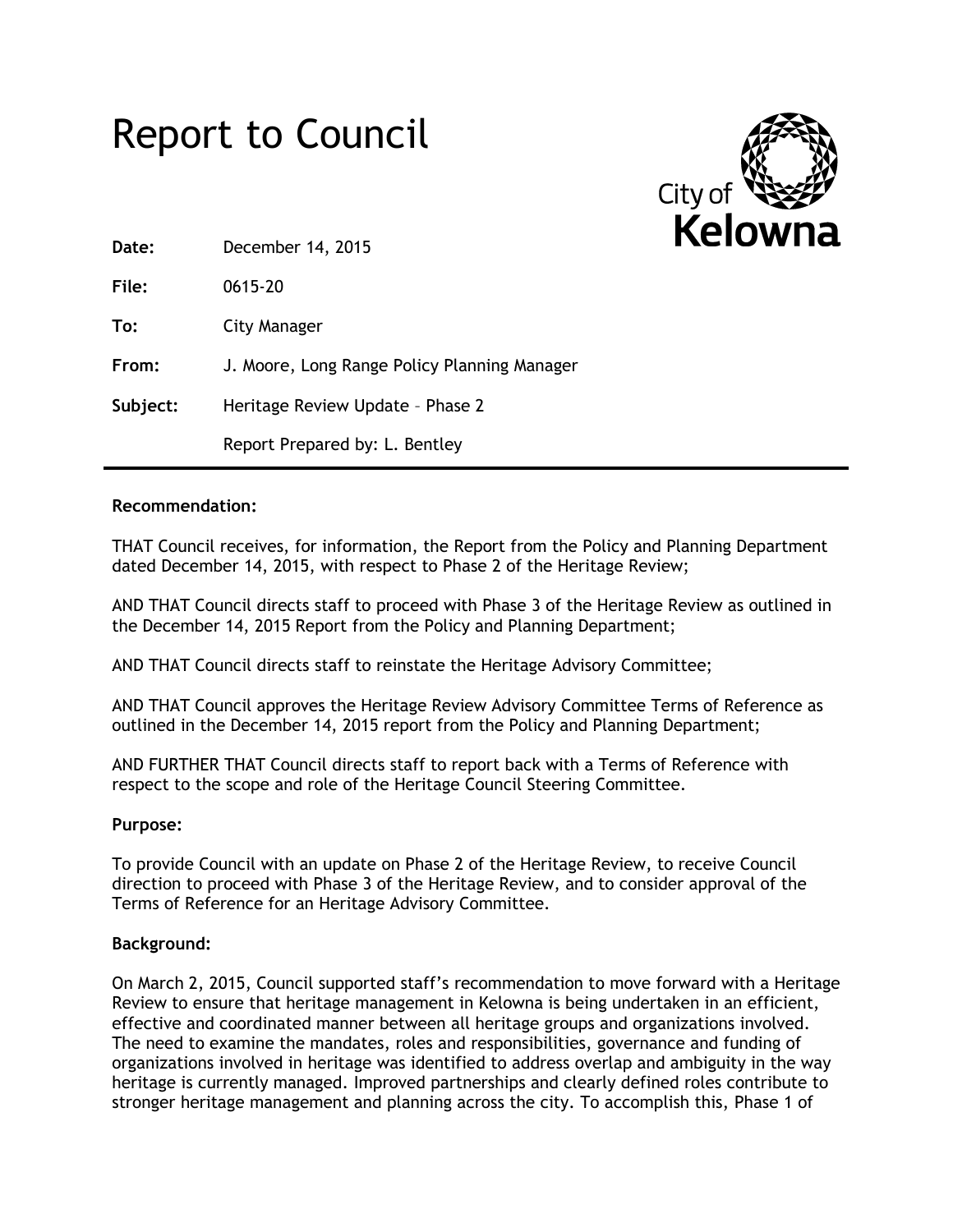the Heritage Review involved the formation of a Heritage Review Advisory Committee (HRAC) to understand the governance challenges of Kelowna's existing heritage model and to reach consensus on a general direction that would address those challenges. Phase 2 of the process looked more closely at heritage organizations and related stakeholders as they relate to the new governance model agreed upon in Phase 1, and evaluated the role of the Community Heritage Committee. Phase 3 is proposed to establish a Steering Committee to guide the creation of the Heritage Council.

An overview of the Heritage Review process is shown in Appendix A – Heritage Review Timeline. The details of each phase are described below.

## **Phase 1 – Heritage Review Advisory Committee (HRAC)**

The HRAC consisted of nine key stakeholders, including representatives from heritage organizations, a First Nation, Tourism Kelowna, and three members of the public at large with relevant professional expertise. In May and June 2015, three HRAC meetings were led by City staff with the assistance of an independent facilitator. Through discussion of the governance challenges related to delivering heritage management activities and consideration of possible alternative governance models, the HRAC agreed on a long-term vision for a Heritage Council governance model. Under this structure, all of the independent heritage organizations still exist, but funding and strategic planning support would be through the not-for-profit organization at arm's length from the City.

The Heritage Council will connect heritage stakeholders and give the heritage community a unified voice. It may be involved in public education and heritage advocacy programs, as well as administering and distributing grants. The Heritage Council will work within an overarching Contract for Service with the City of Kelowna that provides a framework for reporting and accountability. Under this model, the Heritage Council maintains independence while ensuring accountability through some staff oversight and a requirement to report back to City Council about its operations. This is similar to other organizations that currently receive funding from the City of Kelowna. Details of the Contract for Service will be determined in Phase 3 of the Heritage Review.

A general structure of the Heritage Council is shown below, with details and membership to be determined through Phase 3 of the Heritage Review.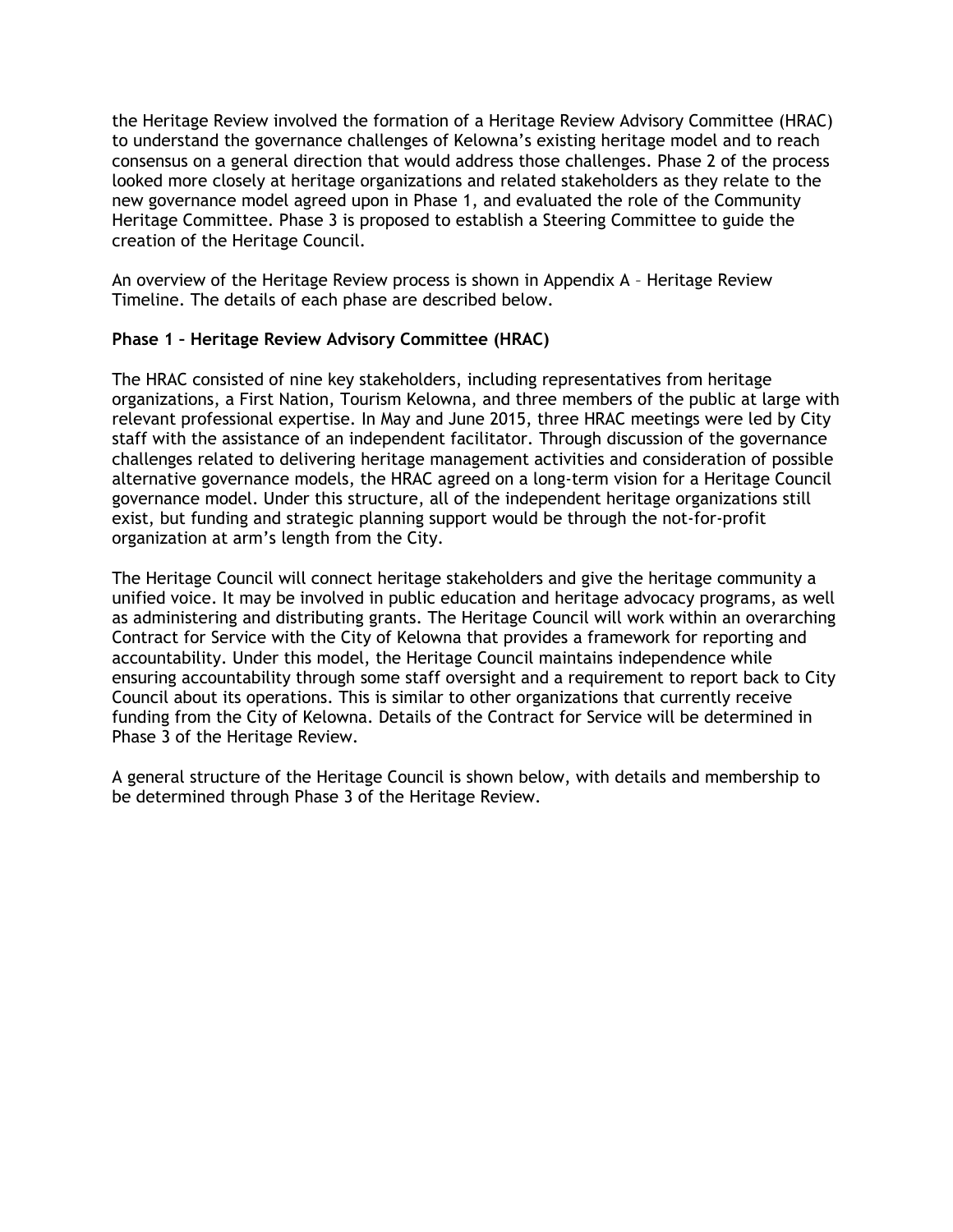

On August 10, 2015, Council supported staff's recommendation to move forward with Phase 2 of the Heritage Review. The purpose of this phase was to better define the roles of heritage stakeholders in relation to the Heritage Council model and to create a framework for a Steering Committee to guide Phase 3 of the Heritage Review. In addition, staff were directed to review the scope of the Community Heritage Committee and prepare a revised Terms of Reference.

# **Phase 2 – Understanding Roles and Responsibilities**

In fall 2015, staff met with several heritage and community organizations to discuss the proposed Heritage Council model and to better understand the roles and responsibilities of groups that are connected to heritage matters in Kelowna. Conversations took place with representatives from the Central Okanagan Heritage Society (COHS), West Bank First Nation, Tourism Kelowna, the former Community Heritage Committee, Kelowna Museums Society (KMS), Friends and Residents of the Abbott Street Heritage Conservation Area Society (FRAHCAS), Kelowna South-Central Association of Neighbourhoods (KSAN) and the Okanagan Chinese Canadian Association (OCCA). Staff also contacted, but were unable to arrange meetings with, the Okanagan Historical Society (OHS) and French Cultural Centre.

Staff gained a more complete understanding of the mandates and objectives of these organizations as they relate to heritage, as well as some of the strengths and weaknesses in how they currently operate. Some of the organizations have heritage conservation and preservation as their primary function, while others are involved in heritage matters in less direct ways. These organizations were generally supportive of the creation of a Heritage Council to provide stronger coordination and management of heritage efforts in Kelowna. They identified several benefits and potential challenges to operating with a Heritage Council, and this information will help to inform the strategic planning work in Phase 3 of the Heritage Review. Several organizations also indicated an interest in participating in the Steering Committee to lay the ground work for the Heritage Council.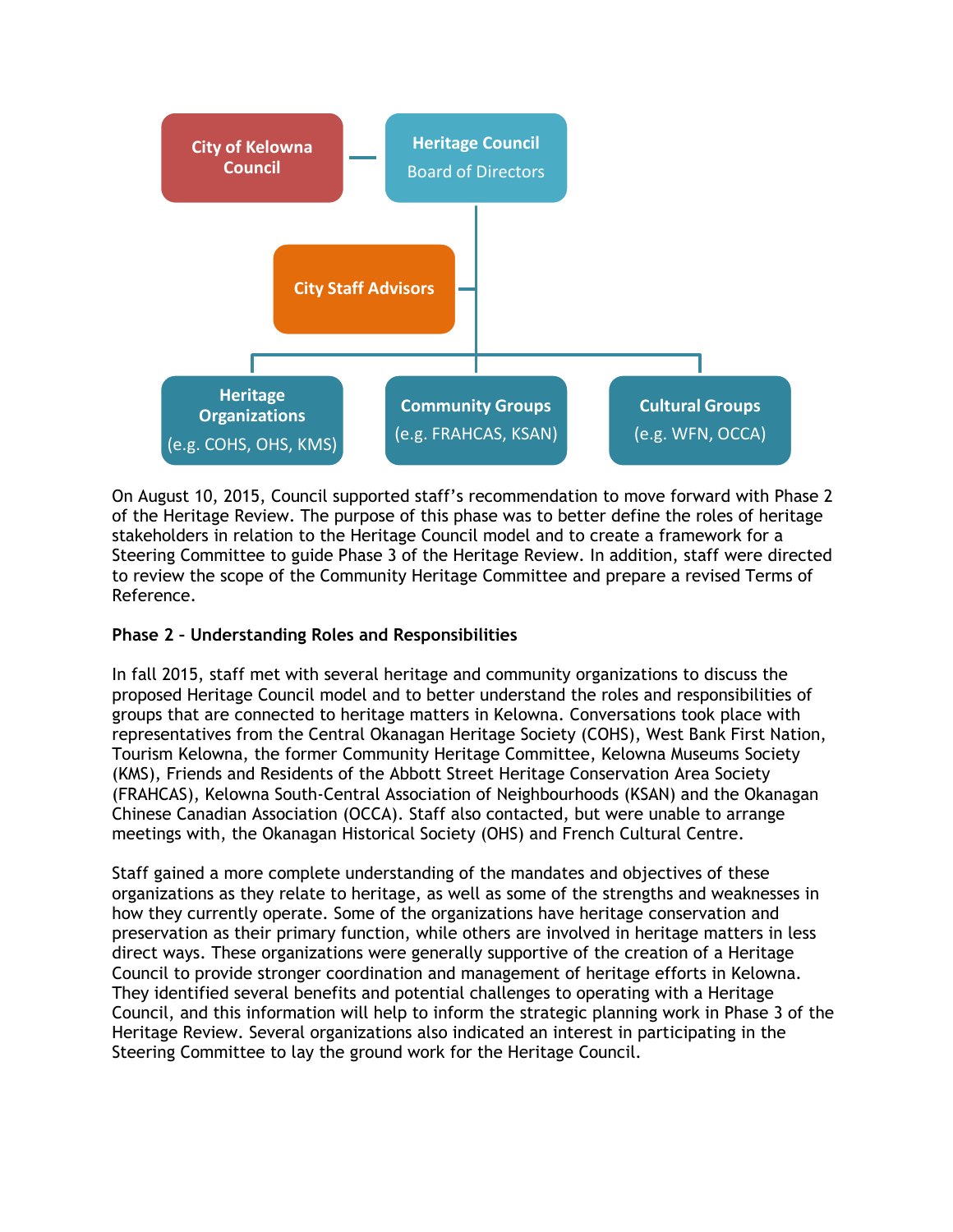## *Heritage Advisory Committee*

Prior to undertaking the Heritage Review, the Community Heritage Committee advised Council and staff on development applications and enquiries, supported heritage management projects, and reviewed other matters related to the heritage significance of properties and buildings. The Committee functioned as an advisory committee of Council. On March 2, 2015, Council supported staff's recommendation to waive the requirement to forward applications to the Committee until its membership, mandate and responsibilities could be considered as part of the Heritage Review.

Staff recommend reinstating a modified Community Heritage Committee, under the new title Heritage Advisory Committee, with the primary role of reviewing and advising on major heritage-related development applications. A more focused mandate directs the efforts of the Committee on advising Council and staff on significant development applications that affect heritage property. To ensure the necessary expertise is represented, the Committee is proposed to consist of five members with technical and heritage expertise in design, planning, construction, restoration and historical information. The Committee's knowledge will be leveraged to inform direction and decisions on major heritage applications while allowing Community Planning staff to apply their professional expertise in processing smaller applications in a timely manner.

Committee meetings will be scheduled monthly, only occurring when there are applications to be considered, with staff from Community Planning, Policy & Planning and the Office of the City Clerk providing support. Staff anticipate the revised scope of work and makeup of the Committee will achieve the objectives of providing valuable input on major heritage-related development applications and allowing expedited consideration of smaller applications. The Committee's proposed scope and mandate are outlined in the Heritage Advisory Committee Terms of Reference, attached in Appendix B.

In conjunction with the proposed changes to the Heritage Advisory Committee's role, staff are preparing some amendments to Heritage Procedures Bylaw No. 7776 to align processes and procedures for heritage-related development applications. These amendments will be considered by Council in early 2016.

# **Phase 3 – Implementation of Heritage Council**

Based on the work done in Phases 1 and 2, staff recommend moving forward with Phase 3 of the Heritage Review to work towards establishing a governance model for the Heritage Council. Phase 3 of the Heritage Review will be a two-step process, commencing in January 2016 and concluding in October 2016. The first part will be the formation of a Steering Committee to undertake a strategic planning exercise and to refine the mandate, roles and responsibilities for the Heritage Council. As part of this process, funding options for the Heritage Council will be considered and a funding strategy will be developed. The second part will involve the approvals and policy framework needed to implement the Heritage Council.

# *Steering Committee*

The objective of the Steering Committee will be to establish a strategic plan, including a funding strategy, and transition plan for the Heritage Council. The Steering Committee will be made up of key stakeholders including representatives from heritage, cultural and resident organizations as well as members of the public at large. Several organizations noted their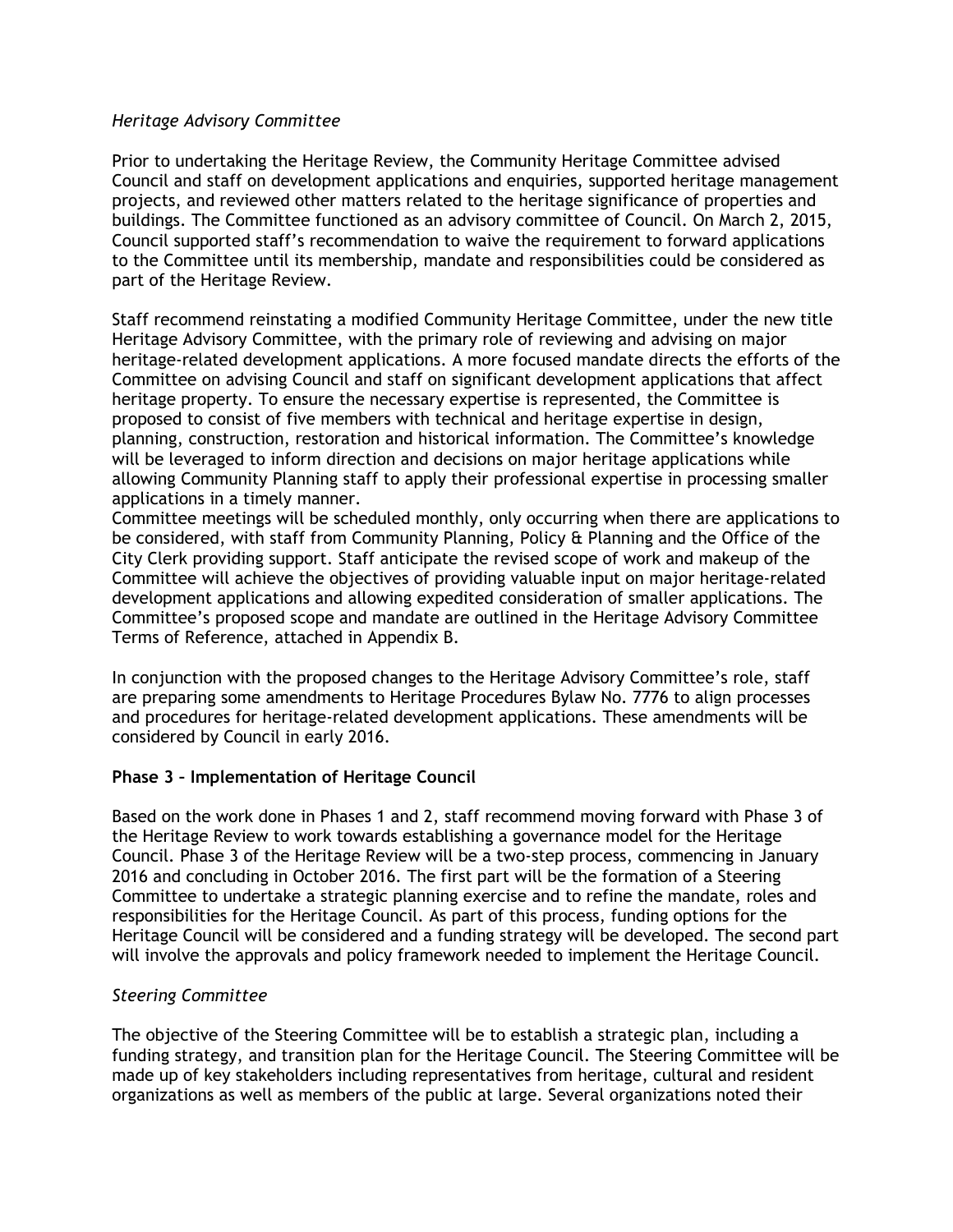interest in participating in this process through the interviews in Phase 2 of the Heritage Review.

Working with staff from the Policy & Planning Department, a consultant specializing in nonprofit sector governance will lead the strategic planning exercise with the Steering Committee. Staff received a preliminary proposal outlining a process for this exercise, which generally involves developing an approach for the strategic planning process, holding strategic planning sessions, and documenting the results. The deliverables will include a strategic plan with a supporting funding strategy, and transition plan. The necessary resource allocations will be identified to establish and to provide ongoing support for the Heritage Council for consideration by Council.

Staff expect the Steering Committee to be active for approximately six months from January through June 2016, meeting over several half-day sessions to establish the mandate, strategic goals and transition plan for the Heritage Council.

Should Council endorse the recommendation to establish a Steering Committee for the Heritage Council, staff will report back to Council with a Terms of Reference for the Steering Committee in early 2016.

## *Policy Framework and Approvals*

Following the development of a strategic plan and transition plan, staff will prepare the governing bylaws, policies and procedures for the Heritage Council. This will establish the operational structure of the Heritage Council. The strategic plan and financial planning work done by the Steering Committee will help to inform this process.



### **Next Steps**

### *Heritage Review*

Upon completion of Phase 3 of the Heritage Review, staff will report back to Council with the outcomes of the strategic planning exercise and the proposed guiding documents for the Heritage Council. Should Council endorse that direction, the Heritage Review will conclude with the establishment of the Heritage Council - a new model of governance for heritage management in Kelowna. The Heritage Council is expected to commence in 2017 with staff acting in an advisory role as the Heritage Council builds capacity.

The Heritage Review and the resulting Heritage Council will guide the City of Kelowna and heritage stakeholders to building a stronger heritage sector with more coordinated planning and management efforts.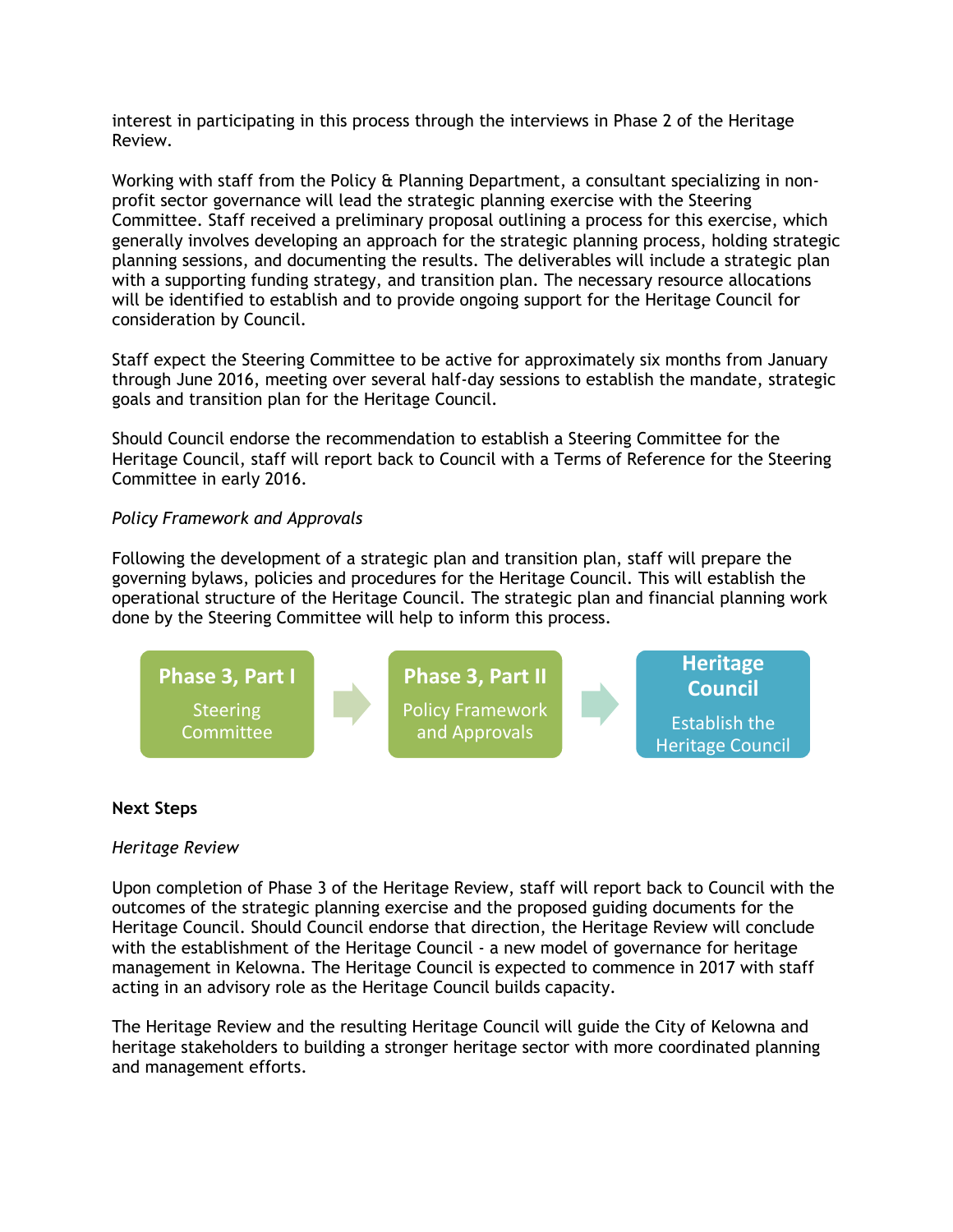### *Heritage Advisory Committee*

Should Council endorse the recommendation to reinstate a Heritage Advisory Committee, the Committee will be formed in early 2016 and an initial orientation session held by March 2016. It will then meet on an as needed basis to review heritage-related development applications with support from staff.

Staff will prepare proposed amendments to Heritage Procedures Bylaw No. 7776 to clarify and align the procedures for reviewing and processing heritage-related development applications and present them to Council for consideration in January 2016.

**Internal Circulation:** City Clerk Cultural Services Manager Active Living & Culture Divisional Director Planner Specialist, Parks & Buildings Planning Infrastructure Divisional Director Community Planning Department Manager Community Planning & Real Estate Divisional Director

**Legal/Statutory Authority:**

*Community Charter*, Section 142

**Existing Policy:** *Heritage Strategy 2007, Updated July 2015 Official Community Plan – 2030* OCP Objective 9.2 – Policy 3 – Financial Support Continue to support the conservation, rehabilitation, interpretation, operation and maintenance of heritage assets through grants, incentives and other means. *2012-2017 Cultural Plan* Goal 4 – Cultural Roots and Branches

Integrate Heritage As Part of Cultural Vitality

#### **Financial/Budgetary Considerations:**

Budget needed to complete the proposed consulting work in Phase 3 has been included in the Policy & Planning Department 2016 operational budget.

#### **Considerations not applicable to this report:**

Legal/Statutory Procedural Requirements: Personnel Implications: External Agency/Public Comments: Communications Comments: Alternate Recommendation: